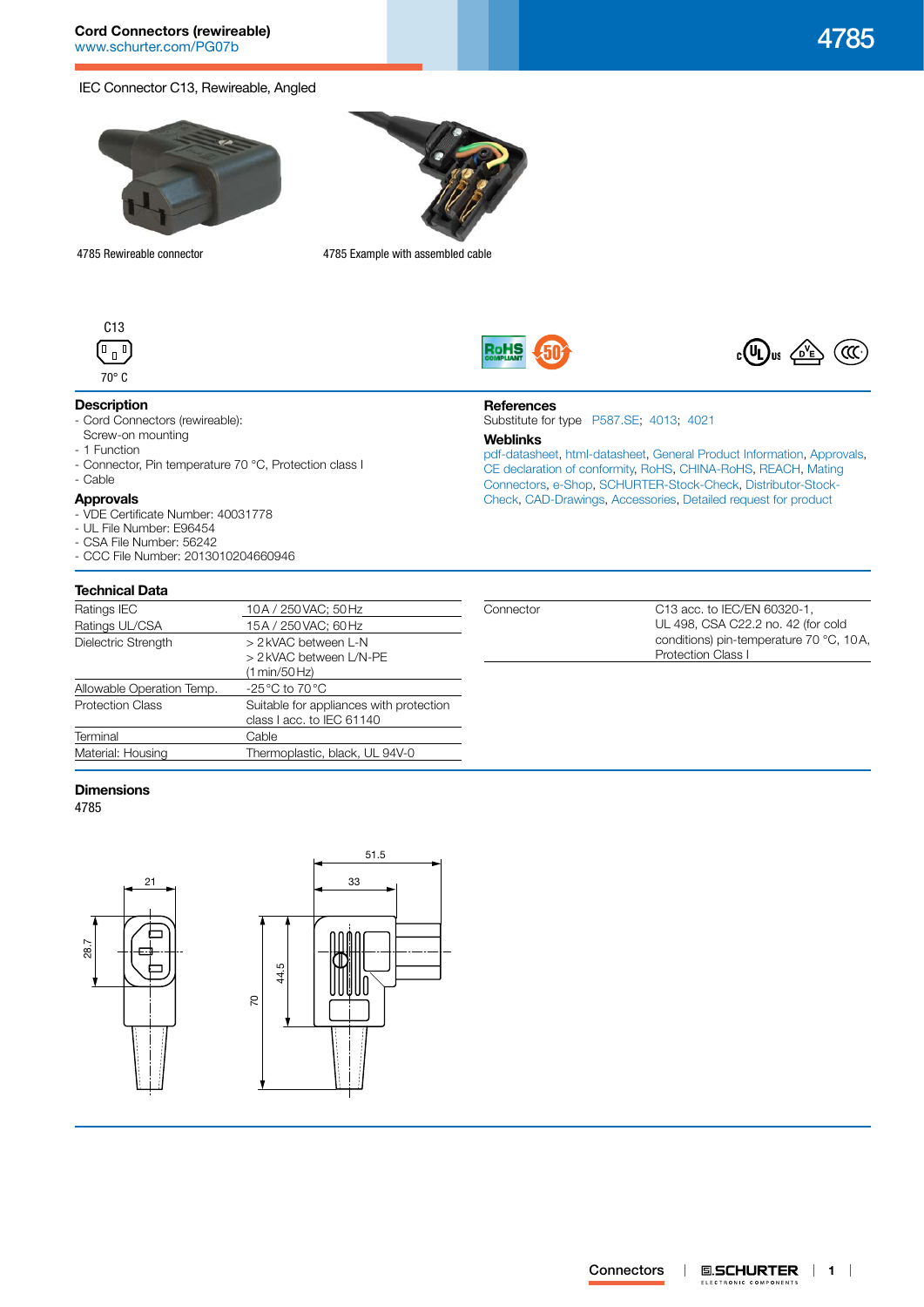| <b>All Variants</b> |                     |                                                                                |                     |  |
|---------------------|---------------------|--------------------------------------------------------------------------------|---------------------|--|
| Color               | Max. cable diameter | Max. wire size                                                                 | <b>Order Number</b> |  |
| black               | $8.5 \text{ mm}$    | $3 \times 1$ mm <sup>2</sup> / $3 \times 18$ AWG                               | 4785,0000           |  |
| black               | $10 \text{ mm}$     | $3 \times 1.5$ mm <sup>2</sup> / $3 \times 14$ AWG                             | 4785.0100           |  |
|                     |                     | Max. torque for screws: Terminals: 0.5 Nm, Cable clamps: 0.3 Nm, Cover: 0.3 Nm |                     |  |
| Packaging unit      | <b>100 Pcs</b>      |                                                                                |                     |  |

# **[Mating Inlets/Plugs](http://www.schurter.ch/Components/Connectors/Mating-Connectors?out_type=4785)**

### **Category / Description**



[Appliance Inlet Overview complete](http://www.schurter.ch/pg07)



| 6100-3, Mounting: Screw, Solder terminals or quick connect terminals, Appliance Inlet: IEC C14   | 6100-3   |
|--------------------------------------------------------------------------------------------------|----------|
| 6100-4, Mounting: Snap-in, Solder terminals or quick connect terminals, Appliance Inlet: IEC C14 | 6100-4   |
| IEC Appliance Inlet C18, Screw-on Mounting, Front or Rear Side, Solder or Quick-connect Terminal | 6102-3   |
| IEC Appliance Inlet C18, Snap-in Mounting, Front Side, Solder or Quick-connect Terminal          | 6102-5   |
| G-Stecker, Mounting: Appliance Inlet : IEC C14 Without fuse holder                               | 6150     |
| Appliance Inlet further types to 4785                                                            | $\cdots$ |

### [Distribution Unit Overview complete](http://www.schurter.ch/pg07_1)

| Distribution Unit for Snap-in Mounting with 1 IEC Appliance Inlet C14 and 1 Appliance Outlet F                      | 0712        |  |
|---------------------------------------------------------------------------------------------------------------------|-------------|--|
| Distribution Unit with 1 IEC Appliance Inlet C14 and 2 Appliance Outlets F. Shuttered                               | 4741        |  |
| Distribution Unit with 1 IEC Appliance Inlet C14 and 4 Appliance Outlets F                                          | 4747        |  |
| Distribution Unit with 1 IEC Appliance Inlet C14 or Power Cord, 5 or 6 IEC Appliance Outlets F and Extra Components | 4740        |  |
| <b>EMC Power Strip with Line Filter</b>                                                                             | <b>FLBB</b> |  |
|                                                                                                                     |             |  |

[Distribution Unit further types to 4785](http://www.schurter.ch/Components/Connectors/Mating-Connectors?out_type=4785&in_product_group=pg07_1)

### [Plug Overview complete](http://www.schurter.ch/pg07b)

| IEC Plug E, Cord Connector (Rewireable), Straight, max. cable Diameter 8.5 mm | 4732     |  |
|-------------------------------------------------------------------------------|----------|--|
| IEC Plug E, Cord Connector (Rewireable), Straight, max. Cable Diameter 10 mm  | 4735     |  |
| IEC Plug E, Cord Connector (Rewireable), Straight                             | 9009     |  |
| IEC Plug E, Cord Connector (Rewireable), Angled, max. Cable Diameter 8.5 mm   | 4733     |  |
| IEC Plug E, Cord Connector (Rewireable), Angled, max. Cable Diameter 10 mm    | 4736     |  |
| Plug further types to 4785                                                    | $\cdots$ |  |

### [Power Entry Module Overview complete](http://www.schurter.ch/pg05)



DC11, Mounting: Screw, Rocker switch: non-illuminated or illuminated 1 or 2 pole, Quick connect terminals 4.8 x 0.8 [DC11](http://www.schurter.ch/datasheet/DC11), Mounting: Screw, Rocker switch: non-illuminated or illuminated 1 or 2 pole, Quick connect terminals 4.8 x 0.8 DC11<br>mm, Appliance Inlet: IEC C14, Without fuse holder: Suitable for appliances with protection class I or KEB1, Mounting:Screw, Quick connect terminals 4.8 x 0.8 mm, Without fuse holder: Rocker switch, non-illuminated or KEBT, MOUNTING:SCREW, QUICK CONNECT terminals 4.8 X 0.8 mm, Without fuse holder: Hocker Switch, hon-liluminated or<br>Illuminated, red, 1-pole, Appliance Inlet: IEC C14, 250 VAC, prewired, Suitable for appliances with protect KEB2, Mounting:Screw, Quick connect terminals 4.8 x 0.8 mm, Without fuse holder: Rocker switch, non-illuminated or [KEB2](http://www.schurter.ch/datasheet/KEB2), Mounting:Screw, Quick connect terminals 4.8 x 0.8 mm, Without fuse holder: Rocker switch, non-illuminated or<br>illuminated, 2-pole, Appliance Inlet: IEC C14, 250 VAC, prewired, Suitable for appliances with protection c DC21, Mounting: Screw Rear Side, Rocker switch: non-illuminated or illuminated 2-pole, Quick connect terminals 4.8 [DC21](http://www.schurter.ch/datasheet/DC21), Mounting: Screw Rear Side, Rocker switch: non-illuminated or illuminated 2-pole, Quick connect terminals 4.8 DC21<br>x 0.8 mm Appliance Inlet: IEC C14, Without fuse holder: DD11, Mounting: Screw-on mounting, Rocker switch: non-illuminated or illuminated 2-pole, Quick connect terminals 4.8 x 0.8 mm, Appliance Inlet: IEC C14, With or without protection cover, Fuse holder: 1 or 2 pole, Suitable for appliances with protection class I [DD11](http://www.schurter.ch/datasheet/DD11)

[Power Entry Module further types to 4785](http://www.schurter.ch/Components/Connectors/Mating-Connectors?out_type=4785&in_product_group=pg05)